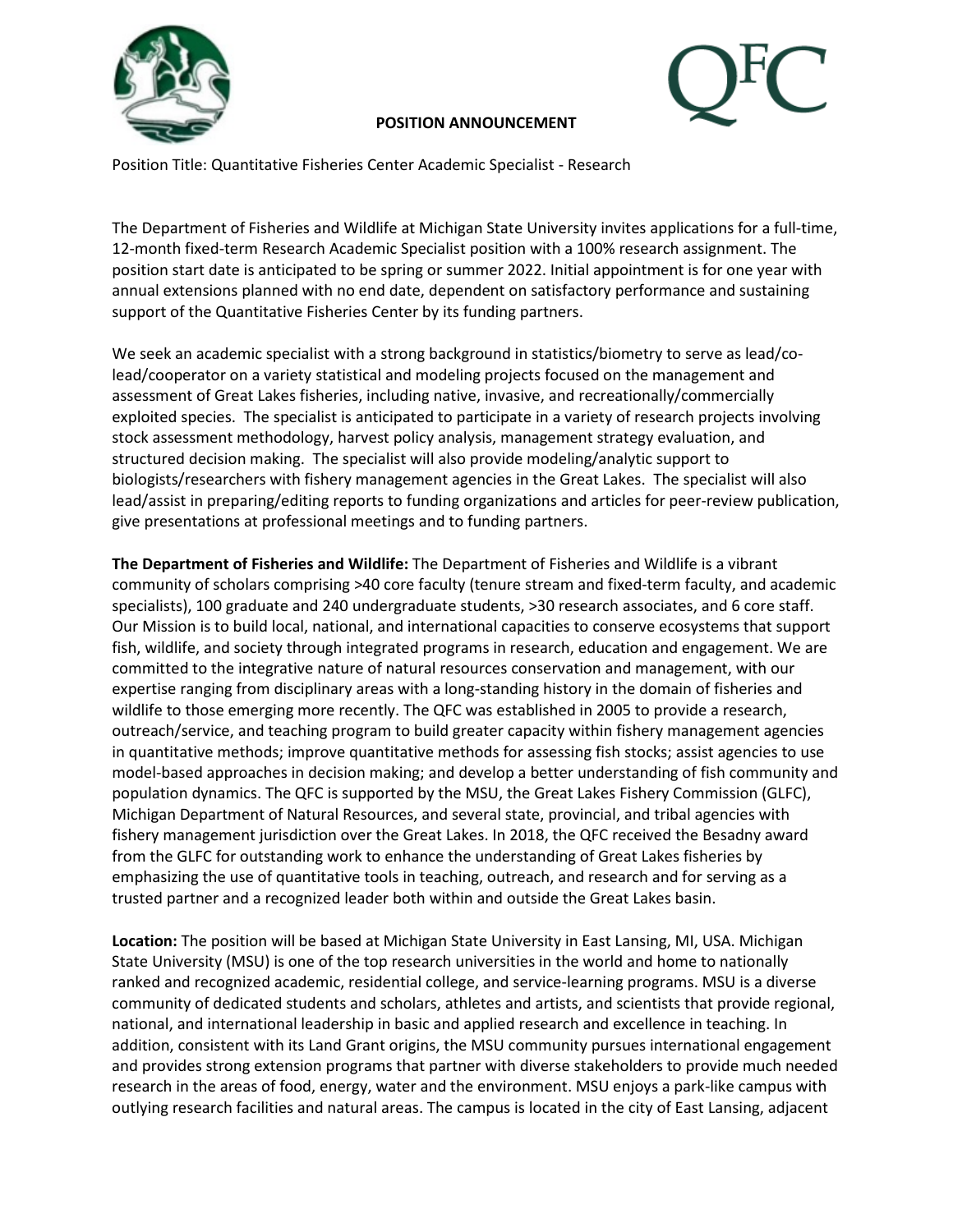to the capital city of Lansing. The Lansing metropolitan area has a diverse population of >500,000. Local communities have excellent school systems and place a high value on education. The University is proactive about its obligations under the ADA, and provides individual accessibility plans to students and employees with disabilities. Michigan State University is also proactive in exploring opportunities for employment for dual career families, both inside and outside the University, and respects all family forms. Information about MSU's dual career support can be found a[t http://miwin.msu.edu/.](https://urldefense.com/v3/__https:/links.dc4.pageuppeople.com/ss/c/5XTg7Dj3CjhFnCdlkg5Ylf3Ob3GghIx_gzP_E6UdY10/3gd/UnLcdNc2TdylPqUYP9hI_A/h3/h8oD8aUXrEsNJo4W2rrj8NUfgkzWivTGazVefh7T8hM__;!!HXCxUKc!kzYXT-8WteT6x9Zcw8tBhZ_wU2bwFDzOGzItrzHet4m6qmahZkaz6-B0OeTSvw$) Information about WorkLife at MSU can be found a[t http://worklife.msu.edu/](https://urldefense.com/v3/__https:/links.dc4.pageuppeople.com/ss/c/aqBQi15-7YYd6lMX5mNJNM4ZP3pqlOymIPl0f9loKBM/3gd/UnLcdNc2TdylPqUYP9hI_A/h4/LdpL3FX_lW1XApCQIzNF_nKSaYLLmBb6WUCG8DBh0a8__;!!HXCxUKc!kzYXT-8WteT6x9Zcw8tBhZ_wU2bwFDzOGzItrzHet4m6qmahZkaz6-An8B7lSg$) 

**Commitment to Diversity, Equity and Inclusion:** The College of Agriculture and Natural Resources at Michigan State University is committed to achieving excellence by creating and sustaining an accessible and inclusive culture that values cultural and academic diversity. We are an equal opportunity / affirmative action employer. The CANR is particularly interested in candidates of all backgrounds who are committed to the principle that academic excellence is achieved through open access and proactive inclusion. Candidates are invited to view Department of Fisheries and Wildlife norms at [https://www.canr.msu.edu/fw/about/diversity-equity-and-inclusion/](https://urldefense.com/v3/__https:/links.dc4.pageuppeople.com/ss/c/3Zb5RhPyzttRmVmSPSOoABrtMTtNaX5Z1TYSK0V6slc11ipQAOvPK4g1c-lDVnrv5E-_Ogo2JRVagoFjoQ1odeYBkh-4IS1qrLYi8cP7uQI/3gd/UnLcdNc2TdylPqUYP9hI_A/h5/qzaHZNG2ZkBUF4eWrruqwZga0ljYZPrNpGyHf4e8HoI__;!!HXCxUKc!kzYXT-8WteT6x9Zcw8tBhZ_wU2bwFDzOGzItrzHet4m6qmahZkaz6-DqHexTgg$)

**Salary and Benefits:** Salary will be commensurate with qualifications. MSU offers a generous benefits package (details at [https://hr.msu.edu/benefits/index.html\).](https://urldefense.com/v3/__https:/links.dc4.pageuppeople.com/ss/c/_aJzf59XgjFWfoYoogcn386D-Z_FXNnbahn6vEYpWcYNtXeScwNpCTJnO3tLxaru/3gd/UnLcdNc2TdylPqUYP9hI_A/h6/s_atVjT1gYXQ00fCxaUVLVAALSNiBL7rItn0fQZE8pM__;!!HXCxUKc!kzYXT-8WteT6x9Zcw8tBhZ_wU2bwFDzOGzItrzHet4m6qmahZkaz6-C_hr0J6A$)

## **Equal Employment Opportunity Statement**

All qualified applicants will receive consideration for employment without regard to race, color, religion, sex, sexual orientation, gender identity, national origin, citizenship, disability or protected veteran status.

## **Required Degree**

Doctorate -Quantitative fisheries or an allied field

#### **Minimum Requirements**

Qualified candidates will have a PhD in fisheries science, statistics, or related discipline. Familiarity with contemporary statistical methodologies, including generalized linear modeling, hierarchical modeling, Bayesian inference, and sampling/experimental design is required. Previous experience with stock assessment and/or fish population modeling, management strategy evaluation, and/or structured decision making projects is highly desirable as is familiarity with analyzing or designing creel surveys, and mark-recapture/tag-recovery studies. Preference will be given to candidates with demonstrated interest in engaging agency personnel and stakeholders at the interface of technical analysis and resource management.

## **Required Application Materials**

All applicants must apply via careers.msu.edu, search posting # 755307. Upload the following required documents: a) letter of interest that includes qualifications for the position and statement regarding quantitative fisheries interests highlighting how your experiences align with the position; b) current curriculum vitae; c) copies of college transcripts; and d) contact information for three professional references. Incomplete applications will not be considered.